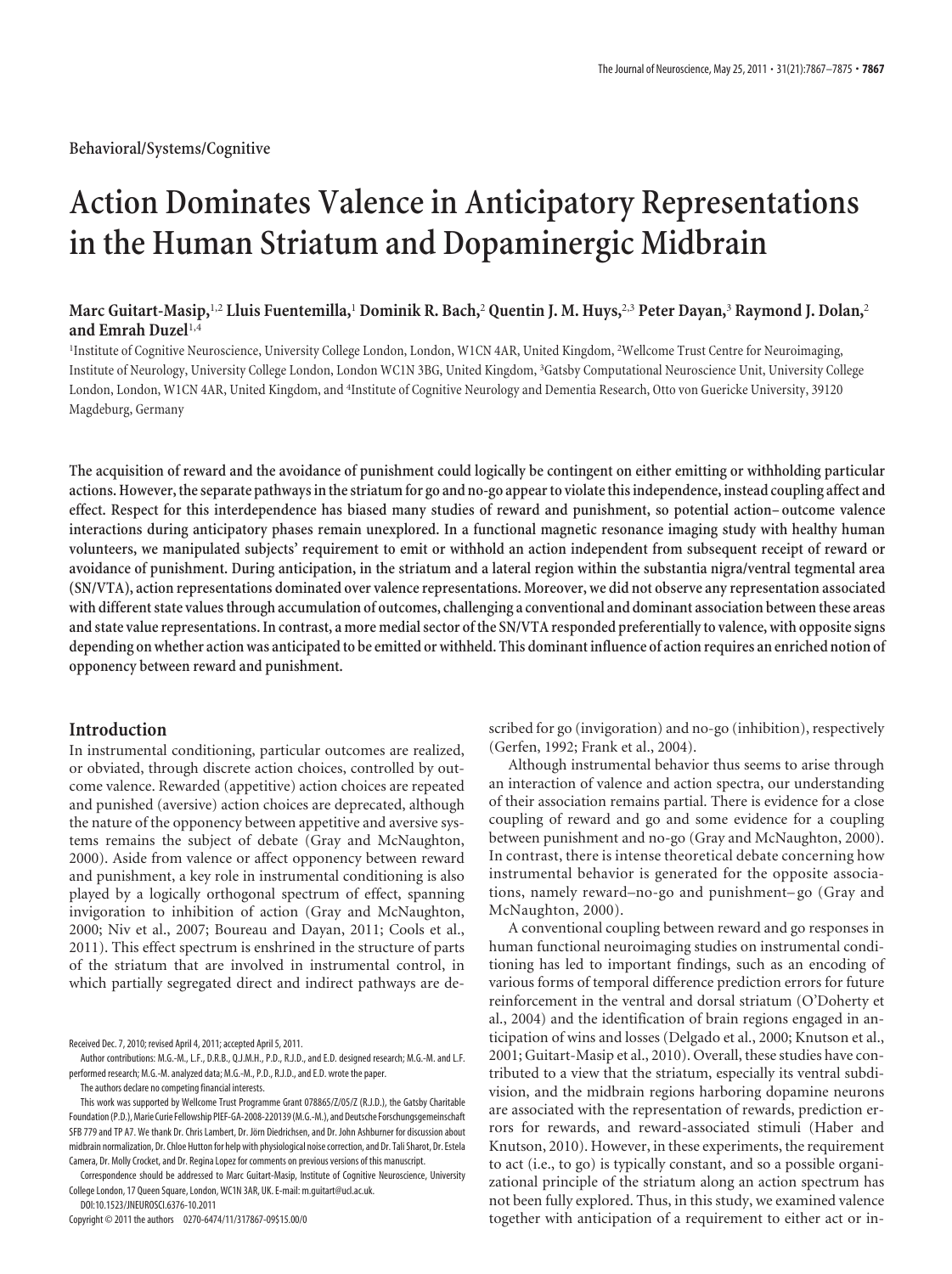hibit action, thereby disentangling these from an associated appetitive or aversive outcome delivery.

We orthogonalized action and valence in a balanced 2 (reward/punishment)  $\times$  2 (go/ no-go) design. A key difference between our protocol and those of previous studies addressing the relationship between action and valence (Elliott et al., 2004; Tricomi et al., 2004) is that it allowed us to separate activity elicited by anticipation, action performance, and obtaining an outcome. Thus, unlike previous experiments, we could analyze outcome valence and action effects during anticipation as separate factors. We focused our analysis on the striatum and the putatively dopaminergic midbrain because of the close association between this neuromodulator, reward, go, and indeed vigor (Schultz et al., 1997; Berridge and Robinson, 1998; Salamone et al., 2005; Niv et al., 2007).

## **Materials and Methods**

*Subjects.* Eighteen adults participated in the experiment (nine female and nine male; age range, 21–27 years; mean  $\pm$  SD, 23  $\pm$  1.72 years). All participants were healthy, right-

handed, and had normal or corrected-to-normal visual acuity. None of the participants reported a history of neurological, psychiatric, or any other current medical problems. All experiments were run with each subject's written informed consent and according to the local ethics clearance (University College London, London, UK).

*Experimental design and task.* The goal of our experimental design was to disentangle neural activity related to the anticipation of action and valence. To investigate the relationship between the two predominant spectra in ventral and dorsal striatum, we had to include both punishment (losses) and reward (gains), along with go and no-go. With one notable exception (Crockett et al., 2009), the bulk of the human literature into instrumental conditioning has focused on rewards that are only available given an overt response (O'Doherty, 2004; Daw et al., 2006). These are well aligned with a tight coupling between reward and invigoration and thus do not address our critical questions. Alternatively, studies including punishment have systematically included a motor response as a means of its avoidance (Delgado et al., 2000; Knutson et al., 2001) but did not include no-go conditions.

Similarly, in other studies that address the role of action or salience on reward processing, subjects had to perform a motor response as part of the task (Zink et al., 2003, 2004; Elliott et al., 2004; Tricomi et al., 2004). Although explicit foil actions were used to control for the overall requirement to act, they did not study the case of controlled no-go, for which a lack of action itself constitutes the instrumental requirement.

Finally, it is important to note that it is not possible merely to use a comparison between classical and instrumental conditioning. Although in classical conditioning experiments, rewards or punishments are obtained without regard to a motor response, this form of conditioning is associated with the generation of conditioned anticipatory responses such as licking, approach, salivation, etc. These anticipatory responses, which generally result in increased biological efficiency in the interaction between an organism and unconditioned stimuli (Domjan, 2005), can in principle confound any attempt to isolate pure anticipation of valence.

Our trials consisted of three events: a fractal cue, a target detection task, and an outcome. The trial timeline is displayed in Figure 1. In each trial, subjects saw one of four abstract fractal cues for 1000 ms. The fractal cues indicated, first, whether the participant would subsequently be required to emit a button press (go) or omit a button press (no-go), in the target detection task. The cues also indicated the



**Figure 1.** Experimental design. On each trial, one of four possible fractal images indicated the combination between action (making a button press in gotrials or withholding a button press in no-gotrials) and valence at outcome(win or lose). Actions were required in response to a circle that followed the fractal image after a variable delay. In go trials, subjects indicated via a button press on which side of the screen the circle appeared. In no-go trials, they withheld a response. After a brief delay, outcome was signaled in which a green upward arrow indicated a win of £1, a downward red arrow indicated a loss of £1, and a horizontal bar indicated the absence of a win or a loss. In go to win trials, a correct button press was rewarded. In go to avoid losing trials, a correct button press avoided punishment. In no-go to win trials, withholding a button press led to reward. In no-go to avoid losing trials, withholding a button press avoided punishment. The outcome was probabilistic so that 70% of correct responses were rewarded in win trials, and 70% of correct responses were not punished in lose trials. The red line indicates that half of the trials did not include the target detection task and the outcome. Subjects were trained in the task and fully learned the contingencies between the different fractal images and task requirements before scanning.

potential valence of the outcome related to performance in the target detection task (reward/no reward or punishment/no punishment). After a variable interval (250 –2000 ms) after offset of the fractal image, the target detection task started. The target was a circle displayed on one side of the screen for 1500 ms. At this point, participants had the opportunity to press a button within a time limit of 700 ms to indicate the target side for go trials or not to press for no-go trials. The requirement to make a go or a no-go response was dependent on the preceding fractal cue. At 1000 ms after the offset of the circle, subjects were presented with the outcome implied by their response. The outcome was presented for 1000 ms: a green arrow pointing upward meant they had won £1, a red arrow pointing downwards meant that they had lost £1, and a yellow horizontal bar indicated they did not win or lose any money. The outcome was probabilistic so that 70% of correct responses were rewarded in win trials, and 70% of correct responses were not punished in lose trials.

Thus, there were four trial types depending on the nature of the fractal cue presented at the beginning of the trial: (1) press the correct button in the target detection task to gain a reward ("go to win"); (2) press the correct button in the target detection task to avoid punishment ("go to avoid losing"); (3) do not press a button in the target detection task to gain a reward ("no-go to win"); and (4) do not press a button in the target detection task to avoid punishment ("no-go to avoid losing").

Critically, on half the trials, target detection and outcome were omitted (Fig. 1). Therefore, at the beginning of the trial, fractal images specified action requirements (go vs no-go) and outcome valence (reward vs punishment), but the actual target detection and potential delivery of an outcome only happened in half the trials. We implemented this manipulation because it allowed us to decorrelate activity related to an anticipation phase cued by the fractal stimuli from activity related to actual motor performance in the target detection task and obtaining an outcome. One additional benefit of this design is that we could avoid the suboptimality of having to introduce long jitters between distinct task components. If every trial had been followed by the target detection task, anticipation of action would have been followed by action execution and anticipation of inaction by action inhibition in all correct trials. This would have resulted in highly correlated regressors for the anticipation and execution or withholding of a motor response, making it impossible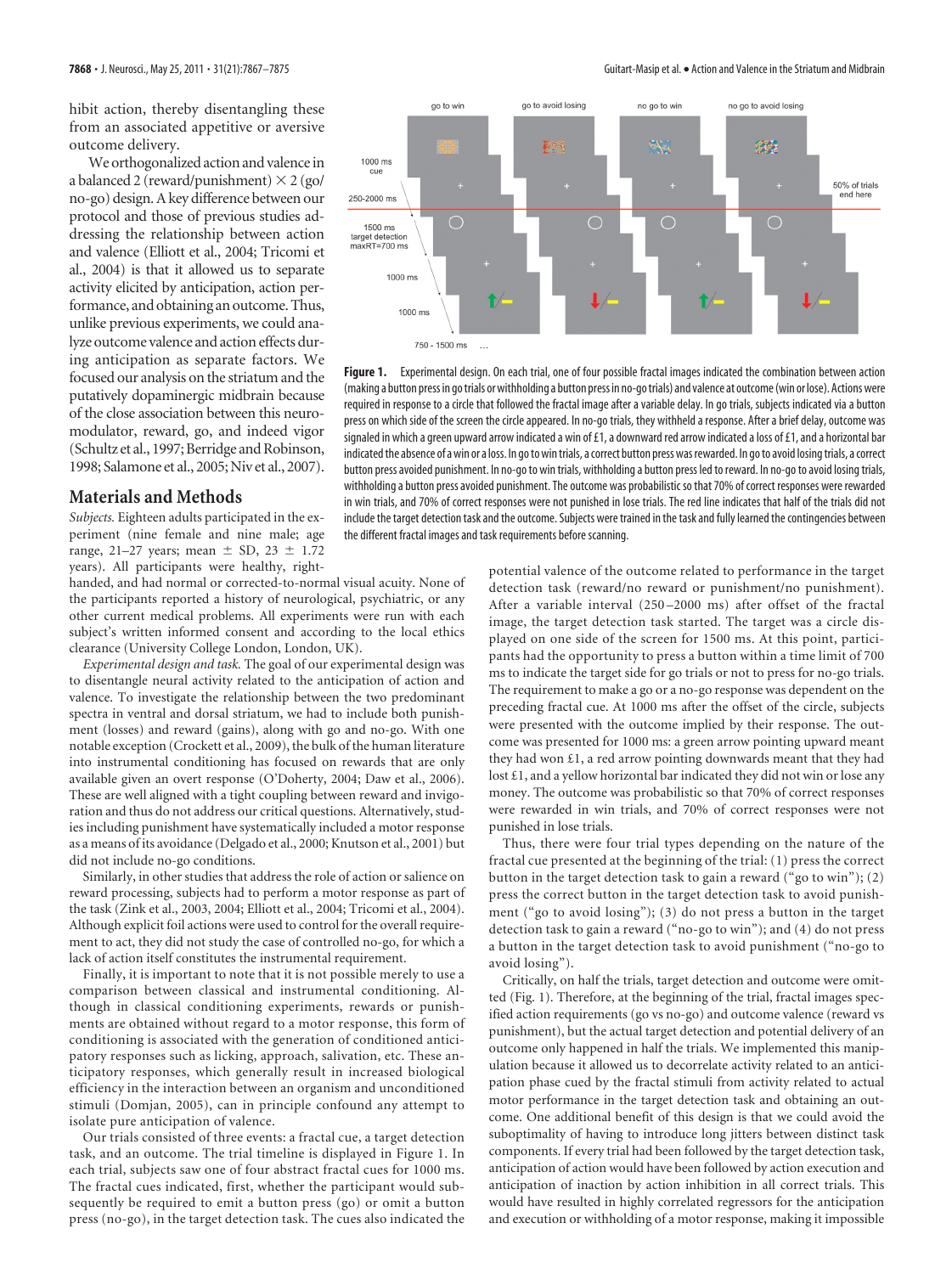to separate activity elicited by anticipation, action performance, and the delivery of an outcome.

Scanning was divided into four 8 min sessions comprising 20 trials per condition, 10 trials in which the target detection task and the outcome was displayed and 10 trials in which only the fractal image was displayed. Subjects were told that they would be paid their earnings from the task up to a maximum of £35. To ensure that subjects learned the meaning of the fractal images and performed the task correctly during the scanning, we instructed them as to the meaning of each fractal image before the actual scanning began. Moreover, subjects performed one block of the task with 10 trials per condition in which the outcome of each trial also included text providing feedback whether the executed response was correct or not and whether the response was on time. Finally, after this initial training session and before actual scanning, subjects performed another run of the task that was identical to the task performed during the scanning. This ensured that subjects experienced the possibility of the absence of the target detection task. Therefore, the presence of trials without target detection and outcome was not surprising during the crucial acquisition of functional magnetic resonance imaging (fMRI) data. Both training sessions were performed inside the scanner while the structural scans were acquired.

*Behavioral data analysis.* The behavioral data were analyzed using the statistics software SPSS, version 16.0. The number of correct on time button press responses per condition was analyzed with a two-way repeated-measures ANOVA with action (go/no-go) and valence (win/ lose) as factors. Response speed in go trials was analyzed by considering the button press reaction times (RTs) to targets and the proportion of trials in which button press RTs exceeded the response deadline. To further analyze these effects, we performed *post hoc t* tests.

*fMRI data acquisition.* fMRI was performed on a 3 tesla Siemens Allegra magnetic resonance scanner with echo planar imaging (EPI). Functional data were acquired in four scanning sessions containing 117 volumes with 40 slices, covering a partial volume that included the striatum and the midbrain (matrix,  $128 \times 128$ ; 40 oblique axial slices per volume angled at  $-30^{\circ}$  in the anteroposterior axis; spatial resolution,  $1.5 \times 1.5 \times 1.5$  mm; TR, 4000 ms; TE, 30 ms). The fMRI acquisition protocol was optimized to reduce susceptibility-induced blood oxygen level-dependent (BOLD) response sensitivity losses in inferior frontal and temporal lobe regions (Weiskopf et al., 2006). Six additional volumes at the beginning of each series were acquired to allow for steady-state magnetization and were subsequently discarded. Anatomical images of each subject's brain were collected using multi-echo 3D fast, low-angle shot sequence (FLASH) for mapping proton density, T1 and magnetization transfer (MT) at 1 mm<sup>3</sup> resolution, and by T1-weighted inversion recovery prepared EPI sequences (spatial resolution,  $1 \times 1 \times 1$  mm). Additionally, individual field maps were recorded using a double-echo FLASH sequence (matrix size, 64  $\times$  64; 64 slices; spatial resolution, 3  $\times$  $3 \times 3$  mm; gap, 1 mm; short TE, 10 ms; long TE, 12.46 ms; TR, 1020 ms) for distortion correction of the acquired EPI images. Using the FieldMap toolbox, field maps were estimated from the phase difference between the images acquired at the short and long TE.

*fMRI data analysis.* Data were analyzed using SPM8 (Wellcome Trust Centre for Neuroimaging, University College London). Preprocessing included realignment, unwrapping using individual field maps, and spatial normalization to the Montreal Neurological Institute (MNI) space with spatial resolution after normalization of 1  $\times$  1  $\times$  1 mm. We used the unified segmentation algorithm available in SPM to perform normalization. This has been shown to achieve good intersubject coregistration for brain areas such as caudate, putamen, and brainstem (Klein et al., 2009). Moreover, successful coregistration of the substantia nigra/ventral tegmental area (SN/VTA) was also checked by manually drawing a region of interest (ROI) for each subject, in native space, and inspecting the overlap of ROIs after applying the same normalization algorithm (data not shown). Finally, data were smoothed with a 6 mm FWHM Gaussian kernel. The fMRI time series data were high-pass filtered (cutoff, 128 s) and whitened using an AR(1)-model. For each subject, a statistical model was computed by applying a canonical hemodynamic response function combined with time and dispersion derivatives.

Our  $2 \times 2$  factorial design included four conditions of interest that were modeled as separate regressors in a general lineal model (GLM): go to win trials, go to avoid losing trials, no-go to win trials, and no-go to avoid losing trials. We also modeled the onset of the target detection task separately for trials in which subjects performed a button press and for trials in which subjects did not perform a button press, respectively; the onset of the outcome, which could be win  $\pounds1$ , lose  $\pounds1$ , or no monetary consequences. Finally, we modeled separately the onsets of fractal images that were followed by incorrect performance. Note that the model used to analyze the data pooled together neutral outcomes from win trials (go to win and no-go to win conditions) together with neutral outcomes from lose trials (go to avoid losing and no-go to avoid losing conditions). Because the values of outcomes are assessed relative to expectations and the neutral outcomes have different effects if the alternative outcome is a win or a loss, the resulting analysis cannot be optimal for characterizing brain responses to the outcomes. This is because the goal of the present work was to study brain responses during the anticipatory phase and the experimental design, together with the GLM, optimized the detection of brain responses to the fractal images. To capture residual movement-related artifacts, six covariates were included (the three rigid-body translation and three rotations resulting from realignment) as regressors of no interest. Regionally specific condition effects were tested by using linear contrasts for each subject and each condition (first-level analysis). The resulting contrast images were entered into a second-level random-effects analysis. For the anticipatory phase, the hemodynamic effects of each condition were assessed using a 2  $\times$  2 ANOVA with the factors "action" (go/no-go) and valence (win/lose). For the outcome onset, we assessed the hemodynamic effect of each condition using a one-way ANOVA with valence as a factor (win, lose, or neutral).

Results are reported familywise error (FWE) corrected for small volume in areas of interest at  $p < 0.05$ . The predicted activations in the midbrain and the striatum were tested using small volume correction (SVC) using anatomically defined regions of interest: the striatum as whole, the ventral striatum, and the SN/VTA of the midbrain (main origin of dopaminergic projections). The striatum as a whole ROI was defined using Marsbar (Brett et al., 2002) and included the caudate and the putamen. The ventral striatum ROI was drawn with Marsbar as two spheres of 8 mm around the coordinates referred to as right [MNI space coordinates (shown as  $x, y, z$  throughout), 11.11, 11.43,  $-1.72$ ] and left (MNI space coordinates,  $-11.11$ ,  $11.43$ ,  $-1.72$ ) nucleus accumbens in previous publication (Knutson et al., 2005). This resulted in an ROI that incorporated the nucleus accumbens and ventral striatum as described in a recent review (Haber and Knutson, 2010). The SN/VTA ROI was manually defined, using the software MRIcro and the mean MT image for the group. On MT images, the SN/VTA can be distinguished from surrounding structures as a bright stripe (Bunzeck and Düzel, 2006). It should be noted that, in primates, reward-responsive dopaminergic neurons are distributed across the SN/VTA complex, and it is therefore appropriate to consider the activation of the entire SN/VTA complex rather than, a priori, focusing on its subcompartments such as the VTA (Düzel et al., 2009). For this purpose, a resolution of 1.5 mm<sup>3</sup>, as used in the present experiment, allows sampling over 200 voxels of the SN/VTA complex, which has a volume of  $350-400$  mm<sup>3</sup>. This does not imply that the whole complex responds as a unit, and we have previously highlighted (Düzel et al., 2009) the possible existence of gradients in the functional anatomy of the SN/VTA in nonhuman primates (Haber et al., 2000) and the usefulness of high-resolution imaging of the entire SN/VTA to detect these functional gradients (Düzel et al., 2009).

#### **Results**

## **Anticipation of losses impairs task performance when action is required**

A two-way repeated-measures ANOVA on the percentage of successful target response trials, with action (go/no-go) and valence (win/lose) as factors, revealed a main effect of action ( $F_{(1,17)} = 22.88$ ,  $p$  < 0.001), a main effect of valence ( $F_{(1,17)} = 13.2$ ,  $p = 0.002$ ), and an action  $\times$  valence interaction ( $F_{(1,17)} = 12.28$ ,  $p = 0.003$ ). As illustrated in Figure 2*A*, anticipation of punishment decreased the percentage of successful (correct on time response to targets)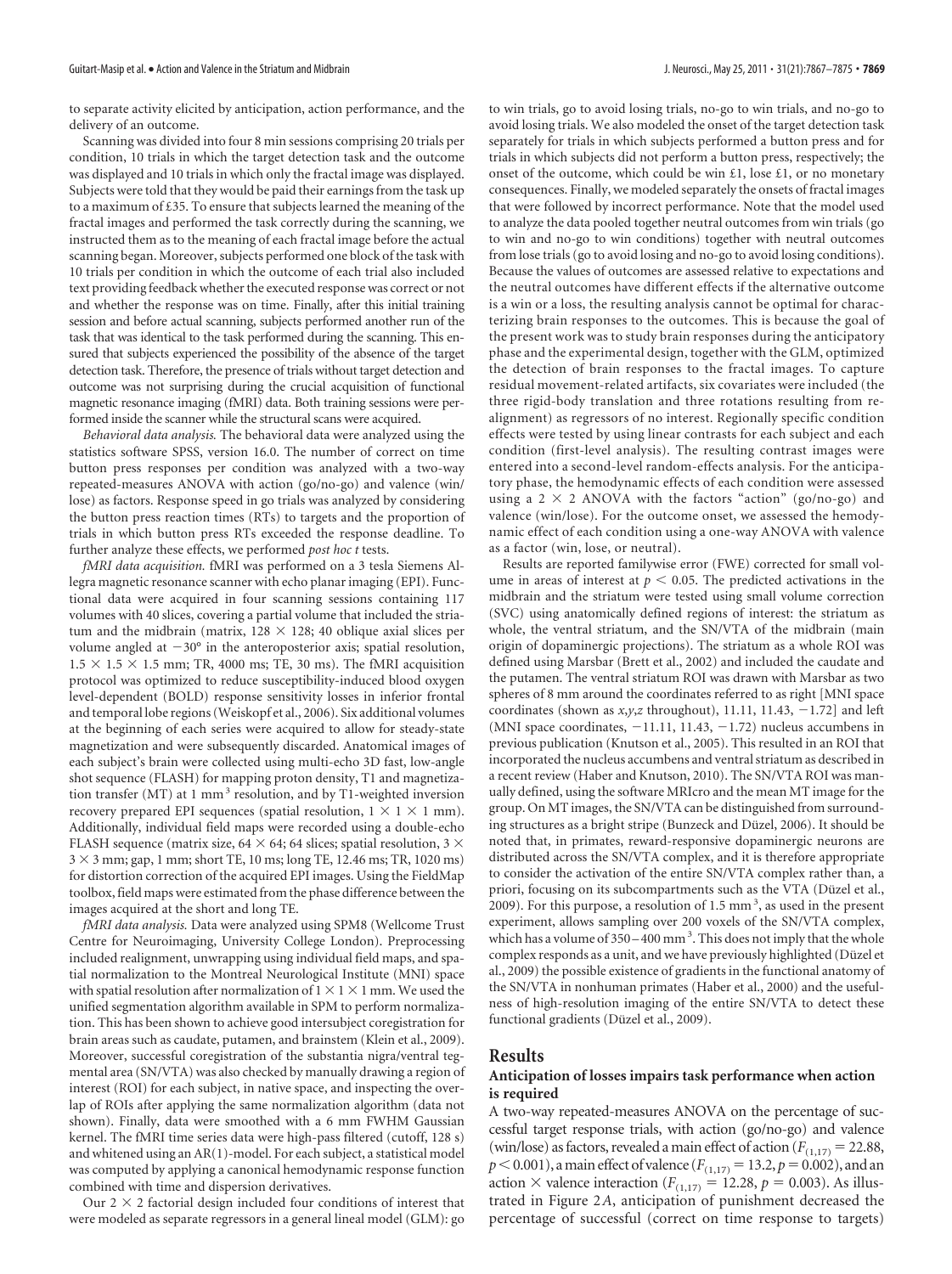trials in the go conditions (repeated-measures Student's *t* test,  $t_{(17)} = 3.79$ ,  $p = 0.001$ ) but did not affect task performance in no-go conditions ( $t_{(17)} = 0.33$ , NS). Note that errors in the go trials included incorrect no-go responses and RTs that exceeded the requisite response window (700 ms). The percentage of incorrect (no-go) responses in go trials was higher for the lose condition (mean  $\pm$  SEM percentage of incorrect no-go responses for the win condition,  $1.11 \pm 0.36$ ; for the lose condition,  $4.17 \pm 1.43$ ;  $t_{(17)} = 2.5$ ,  $p = 0.023$ ). The percentage of trials in which RTs exceeded the response deadline in go trials was also higher for the lose condition (mean  $\pm$ SEM percentage of trials with too slow responses for the go to win trials, 8.06  $\pm$  1.75; for the go to avoid losing trials, 13.89  $\pm$ 2.69;  $t_{(17)} = 2.61$ ,  $p = 0.018$ ). Furthermore, mean RTs were slower for correct go responses in the lose condition (mean  $\pm$ SEM RT for go to win trials, 529.24  $\pm$  13.5; mean  $\pm$  SEM RT for go to avoid losing trials 557.81  $\pm$  18.1;  $t_{(17)} = 3$ ,  $p = 0.008$ ). Thus, despite high levels of response accuracy throughout the scanning session (correct responses > 95% for all conditions), anticipation of loss had a negative impact on task performance whenever a go response was required. There was no evidence for a similar effect of valence in the no-go condition, whereas anticipation of gains exerted no deleterious effect on an ability to withhold responses in no-go trials.

These data are strongly indicative of a behavioral asymmetry between actions for gains and losses.

## **Anticipatory brain responses for action and valence**

We focused our fMRI analysis on responses evoked by the onset of fractal images because these cues predicted both valence (win/lose) and response requirement (go/no-go) in each trial. To examine whether the striatum responded to action anticipation, valence, or both, we conducted an ROI analysis on this region using a second-level two-way ANOVA with action (go/no-go) and valence (win/lose) as factors within anatomically defined ROIs in the striatum. All six ROIs within the striatum (for details, see Fig. 3, Table 1) showed a main effect of action but no effect of valence. Only in the right putamen did we find an action  $\times$  valence interaction, an effect driven by action effects (a difference between go and no-go) in the lose conditions but none in the win conditions. To increase the power of our analysis, we pooled the data from all striatal

ROIs and performed a three-way ANOVA with ROI (six different subdivisions), action (go/no-go), and valence (win/lose). This revealed a main effect of action alone  $(F_{(1,17)} = 11.87, p = 0.001)$ without any main effect of valence  $(F_{(1,17)} = 2.21, p = 0.155)$  or any action  $\times$  valence interaction ( $F_{(1,17)} = 1.18$ ,  $p = 0.292$ ). These results demonstrate in an unbiased manner that, in our paradigm, action anticipation was widely represented within the striatum. This contrasted with the absence of significant valence anticipation effects. Although the second part of this general conclusion is based on a failure to reject the null hypothesis, it is nevertheless important to highlight the contrast with the consistent difference between the go to win and the



**Figure 2.** Behavioral results. Mean percentage of trials in which subjects did a correct response within the response deadline for the go trials (blue) and did not emit any response on the no-go trials (red).*Post hoc* comparisons were implemented by means of repeated-measures *t* test:  $* p < 0.005$ .



**Figure 3.** Response to anticipation of action and valence within anatomically defined ROIs in the striatum. Fractal images indicating go trials elicited higher activity than fractal images indicating no-go trials in all three bilateral ROIs: caudate, putamen, and ventral striatum (main effect of action,  $p < 0.05$ ) (for details, see Table 1). In the right putamen, fractal images indicating go trials elicited higher activity than fractal images indicating no-go trials only in the lose conditions (action  $\times$  valence interaction,  $p < 0.05$ ) (for details, see Table 1).

no-go to win conditions. These two conditions had the same value expectation, but *post hoc* pairwise *t* tests showed that they elicited markedly different BOLD responses in left putamen ( $t_{(17)} = 2.22$ ,  $p = 0.04$ ) and left ventral striatum ( $t_{(17)} =$ 2.69,  $p = 0.016$ ). In the left caudate and right ventral striatum, this difference between the go to win and the no-go to win conditions approached significance ( $t_{(17)} = 1.9$ ,  $p = 0.075$  and  $t_{(17)} = 1.8$ ,  $p = 0.089$ , respectively). Conversely, we emphasize that none of the pairwise comparisons between the go to win and the go to avoid losing conditions was significant.

We next conducted a whole-brain, voxel-based analysis that revealed a simple main effect of action  $(g_0 > no-g_0)$  in three local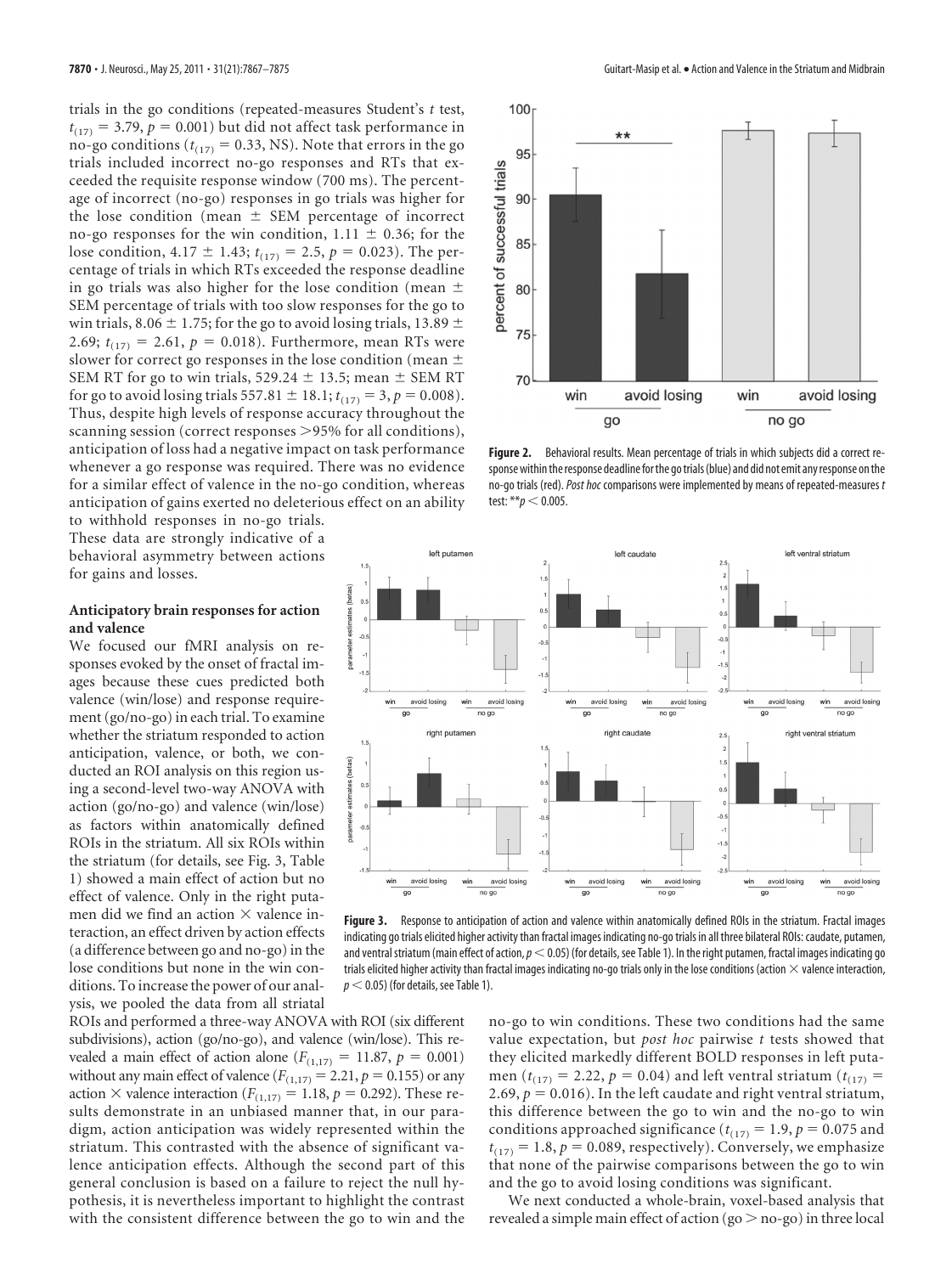| Table 1. Summary results within anatomically defined ROIs in the striatum |  |  |  |  |
|---------------------------------------------------------------------------|--|--|--|--|
|---------------------------------------------------------------------------|--|--|--|--|

|                        | Main effect of action           | Main effect of valence         | Action $\times$ valence interaction |
|------------------------|---------------------------------|--------------------------------|-------------------------------------|
| Right caudate          | $F_{(1.17)} = 7.06; p = 0.017$  | $F_{(1.17)} = 2.02; p = 0.17$  | $F_{(1.17)} = 1.09; p = 0.31$       |
| Left caudate           | $F_{(1.17)} = 11.74; p = 0.003$ | $F_{(1\,17)} = 1.35; p = 0.26$ | $F_{(1,17)} = 0.3; p = 0.66$        |
| Right putamen          | $F_{(1,17)} = 5.78; p = 0.03$   | $F_{(1.17)} = 0.64; p = 0.44$  | $F_{(1.17)} = 5.9; p = 0.027$       |
| Left putamen           | $F_{(1,17)} = 16.4; p = 0.001$  | $F_{(1.17)} = 1.25; p = 0.28$  | $F_{(1.17)} = 2.41; p = 0.14$       |
| Right ventral striatum | $F_{(1,17)} = 9.37; p = 0.007$  | $r_{(1.17)} = 2.83; p = 0.11$  | $F_{(1.17)} = 2.16; p = 0.65$       |
| Left ventral striatum  | $F_{(1,17)} = 16.29; p = 0.001$ | $F_{(1.17)} = 2.97; p = 0.1$   | $F_{(1.17)} = 0.048; p = 0.83$      |



Figure 4. Voxel-based results within the striatum in response to anticipation of action and valence. A, Fractal images indicating go trials elicited higher dorsal striatal activity than fractal images indicating no-go trials (  $p$   $<$  0.001 uncorrected;  $p$   $<$  0.05 SVC within the whole-striatum ROI). The color scale indicates *t* values. *B*, Fractal images indicating go trials elicited higher ventral putamen activity than fractal images indicating no-go trials ( $p<$  0.001 uncorrected;  $p<$  0.05 SVC within the ROI restricted to the ventral striatum). The color scale indicates *t* values. *C*, Fractal images indicating that win trials elicited higher ventral putamen activity than fractal images indicating lose trials ( $p < 0.001$  uncorrected; did not survive SVC within the ROI restricted to the ventral striatum). The color scale indicates *t* values. *D*, Parameter estimates at the peak coordinates confirm that activation of the ventral putamen signals the anticipation of action. Although the anticipation of valence also seems to have an effect in the left ventral putamen, the effect did not survive SVC. Coordinates are given in MNI space. Error bars indicate SEM (note that these parameter estimates were not used for statistical inference). L, Left; R, right.

maxima within dorsal striatum that survived SVC within the anatomical whole-striatum ROI (Fig. 4*A*). These foci were located in the right putamen (MNI space coordinates, 23, 7, 12; peak *Z* score, 4.92;  $p = 0.001$  FWE), right caudate (MNI space coordinates, 21, 7, 13; peak *Z* score, 4.75;  $p = 0.003$  FWE), and left putamen (MNI space coordinates, 23, 11, 13; peak *Z* score, 4.07;  $p = 0.04$  FWE). The first two belonged to a single cluster that extended between the right caudate and putamen but was segregated into a caudate and putamen portion in the ROI analysis because the dividing internal capsule white matter tract, which separates these structures, was not part of the ROI. When we constrained our analysis to an ROI restricted to the ventral striatum (Fig. 4*B*), we found significant action anticipation-related activation in the left (MNI space coordinates,  $-17$ ,  $12$ ,  $-2$ ; peak *Z* score, 3.99;  $p = 0.007$  FWE) and right (MNI space coordinates, 16, 7,  $-5$ ; peak *Z* score, 3.71;  $p =$ 0.018 FWE) ventral putamen.

In keeping with previous studies of reward (Delgado et al., 2000; Knutson et al., 2001; O'Doherty et al., 2002), the only striatal region showing a main effect of valence (win  $>$  lose) was located in the left ventral putamen (MNI space coordinates,  $-17$ , 12,  $-39$ ) (Fig. 4*C*). However, this main effect only approached significance when the search volume was restricted to the ventral striatum (peak *Z* score, 3.23; *p* 0.076 FWE). Because this cluster overlapped with the cluster showing a main effect of action, we extracted betas for the conjunction cluster (Fig. 4*D*). Even in this ventral striatal cluster, the dominant activity pattern was an effect of action (go no-go), with greater activity in go to win compared with the no-go to win condition. The difference between the go to win and go to avoid losing on one hand, and the no-go to win and the no-go to avoid losing on the other hand, is reminiscent of the previously reported valence effects in the fMRI literature in which action requirements were not manipulated (Delgado et al., 2000; Knutson et al., 2001). A weak effect of valence, however, is compatible with recent evidence that ventral striatal activation to wins and losses is less differentiable than individual valence responses compared with neutral trials (Wrase et al., 2007; Cooper and Knutson, 2008). Note that all our experimental conditions were highly salient by virtue of their affective significance, and, on this basis, we do not consider the signals we find are likely to reflect mere salience (Redgrave et al., 1999). An intriguing possibility is that increased ventral striatum activity in the go to win relative to go to

avoid losing condition might be related to our behavioral finding of better performance in the go to win compared with the go to avoid losing condition.

Midbrain activity (Fig. 5*A*,*B*) showed a simple main effect of action (go  $>$  no-go) within a left lateral region of SN/VTA that survived SVC within our a priori ROI (MNI space coordinates,  $-12, -19, -7$ ; peak *Z* score, 3.33;  $p = 0.039$  FWE). This contrasted with the response profile within a right medial SN/VTA region (Fig. 5*C*,*D*), which showed a significant interaction of action and valence that survived SVC within our a priori ROI (MNI space coordinates, 8, -9, -10; peak *Z* score, 3.85;  $p = 0.008$ FWE), with anticipation of action inducing activation in win trials but deactivation in lose trials. These findings also survived physiological noise correction for cardiac and respiratory phases (data not shown). This dissociable pattern is strikingly similar to findings from a recent electrophysiological study in monkeys (Matsumoto and Hikosaka, 2009), which distinguished between the response profiles of two distinct groups of dopaminergic neurons.One group, located in dorsolateral substantia nigra/VTA complex, re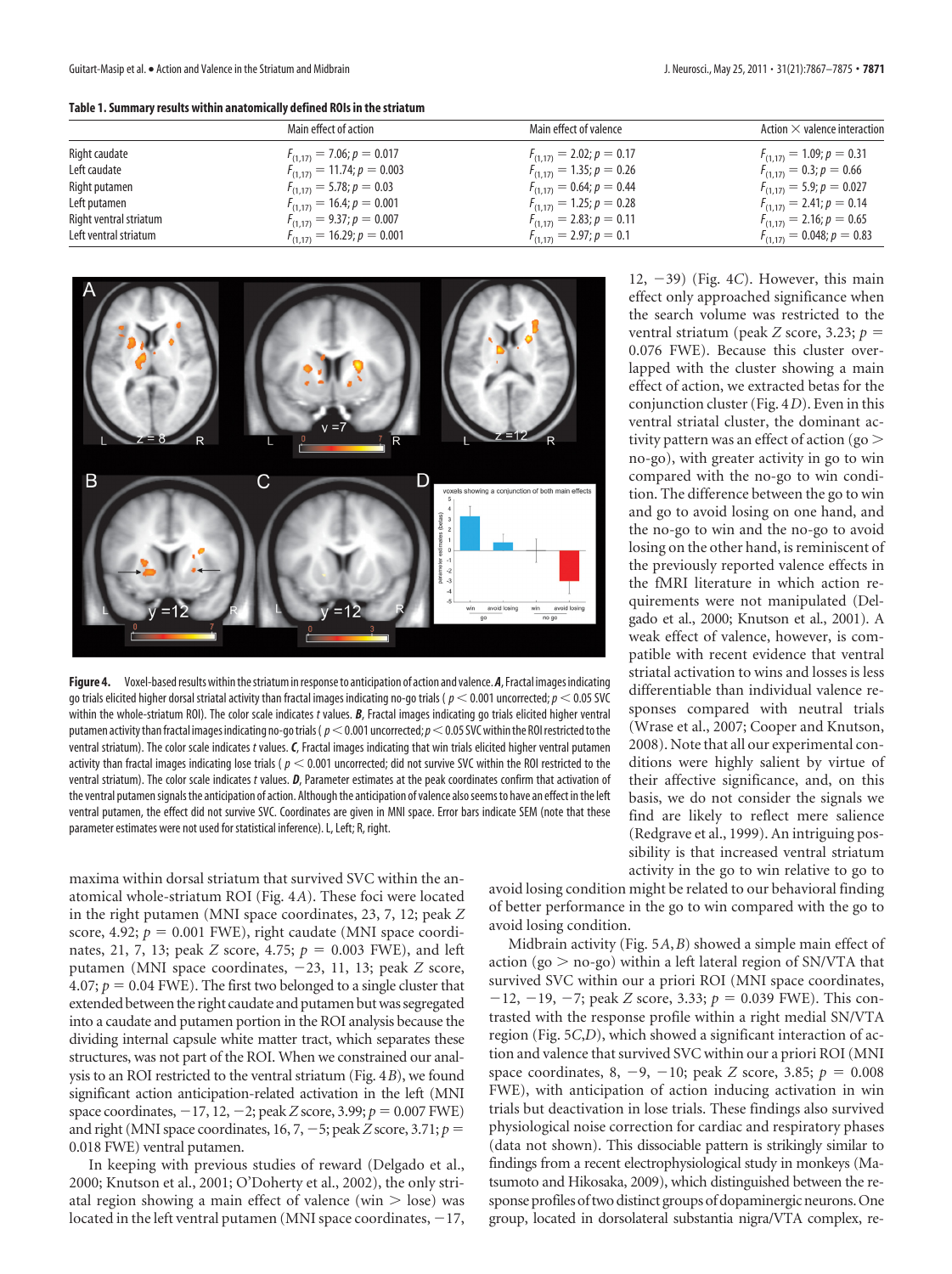sponded to both reward and punishment predictive cues, whereas the other, located more ventromedially, responded preferentially to reward-predictive stimuli. We note that heterogeneity within dopaminergic midbrain is also described at a cellular level (Lammel et al., 2008) and in rat electrophysiological recordings (Brischoux et al., 2009), although the anatomical location of dopamine neurons responsive to punishment within the SN/VTA complex might differ between rats and monkeys.

## **Brain responses at outcome**

Although our statistical model was suboptimal for studying brain responses at the time of the outcome, we performed a oneway ANOVA with valence as a factor (win, lose, or neutral) to confirm whether we could detect stronger BOLD responses in the ventral striatum for win than loss outcomes, an effect that has been described in many studies (for a recent review, see Haber and Knutson, 2010). As shown in Figure 6, our analysis revealed a simple main effect of valence in the right insula (whole-brain FWE,  $p < 0.05$ ), the left medial prefrontal cortex (whole-brain FWE,  $p$  < 0.05), and ventral striatum (SVC,  $p$  < 0.05).We did not find any activated voxels in SN/VTA. A *post hoc t* test analysis on peak voxels showed that the insula responded more to loss whereas ventral striatum responded more to wins, results broadly consistent with the existing literature (Haber and Knutson, 2010), findings that show that our imaging protocol was indeed sensitive to BOLD responses in the ventral striatum. Although our design was not optimal for studying out-



**Figure 5.** Midbrain response to anticipation of action and reward. *A*, Fractal images indicating that go trials elicited higher left lateral midbrain (or substantia nigra compacta) activity than fractal images indicating no-go trials ( $p < 0.001$  uncorrected;  $p <$ 0.05 SVC). The colorscale indicates*t*values.*B*, Parameter estimates atthe peak coordinates inthe left lateralmidbrain confirmthat activation at this location signals the anticipation of action regardless of the valence of the outcome of the action (reward or punishment avoidance). Coordinates are given in MNI space. Error bars indicate SEM (note that these parameter estimates were not used for statistical inference).  $C$ , An action  $\times$  valence interaction was observed in the right medial midbrain or ventral tegmental area ( $p < 0.001$  uncorrected;  $p < 0.05$  SVC). The color scale indicates *F* values. **D**, Parameter estimates at the peak coordinates in the right medial midbrain confirm that activation at this locationsignals the anticipation of action if the outcome of the action is rewarding. The anticipation of actions that avoid punishment, conversely, is associated with a relative deactivation of this region. The inverse pattern of activation is observed for the no-go trials: the anticipation of a passive response that wins a reward is associated with relative deactivation, whereas the anticipation of a passive response that avoids punishment is associated with activation. Coordinates are given in MNI space. Error bars indicate SEM (note that these parameter estimates were not used for statistical inference). L, Left; R, right.

come responses, this result demonstrates that the striatum responded to winning outcomes when consequences of an action were evaluated. This is in sharp contrast to the activation pattern seen during an anticipation period, which captured the influence of action requirements rather than valence. This pattern also fits well with the known role of striatum and dopaminergic system in reward-guided action learning (Robbins and Everitt, 2002; Frank et al., 2004).

# **Discussion**

Participants were faster and more successful in the go to win than the go to avoid losing condition. This suggests an asymmetric link between opponent response tendencies (go and no-go) and outcome valence (win and lose), consistent with a mandatory coupling between valence and action. Our parallel fMRI data showed that activation in striatum and lateral SN/VTA elicited by anticipatory cues predominantly represented a requirement for a go versus no-go response rather than the valence of the predicted outcome (Figs. 3, 4). Finally, activity in the medial SN/VTA mirrored the asymmetric link between action and valence (Fig. 5).

An essential backdrop to our results, and indeed the rationale for our experimental design, is the contrast between a seemingly ineluctable tie between valence and action spectra and their logical independence. In particular, it is widely reported that dopamine neurons report a prediction error for reward (Montague et al., 1996; Schultz et al., 1997; Bayer and Glimcher, 2005) in the striatum (McClure et al., 2003; O'Doherty et al., 2003; O'Doherty et al., 2004). However, dopamine also invigorates action (Salamone et al., 2005), regardless of its instrumental appropriateness, with dopamine depletion being linked to decreased motor activity (Ungerstedt, 1971) and decreased vigor or motivation to work for rewards in demanding reinforcement schedules (Salamone and Correa, 2002; Niv et al., 2007). This coupling between action and reward in the dopaminergic system is exactly why a signal associated with go versus no-go might be confused with a signal associated with reward versus punishment.

## **The role of action in a modified theory of opponency: striatum and lateral SN/VTA**

Many previous fMRI experiments involving pavlovian and instrumental conditioning have reported BOLD signals in both striatum (McClure et al., 2003; O'Doherty et al., 2003, 2004) and SN/VTA (D'Ardenne et al., 2008), correlating with putative prediction error signals. In most studies [although not all, including those involving the anticipation of pain (Seymour et al., 2004, 2005) and monetary loss (Delgado et al., 2008)], these signals are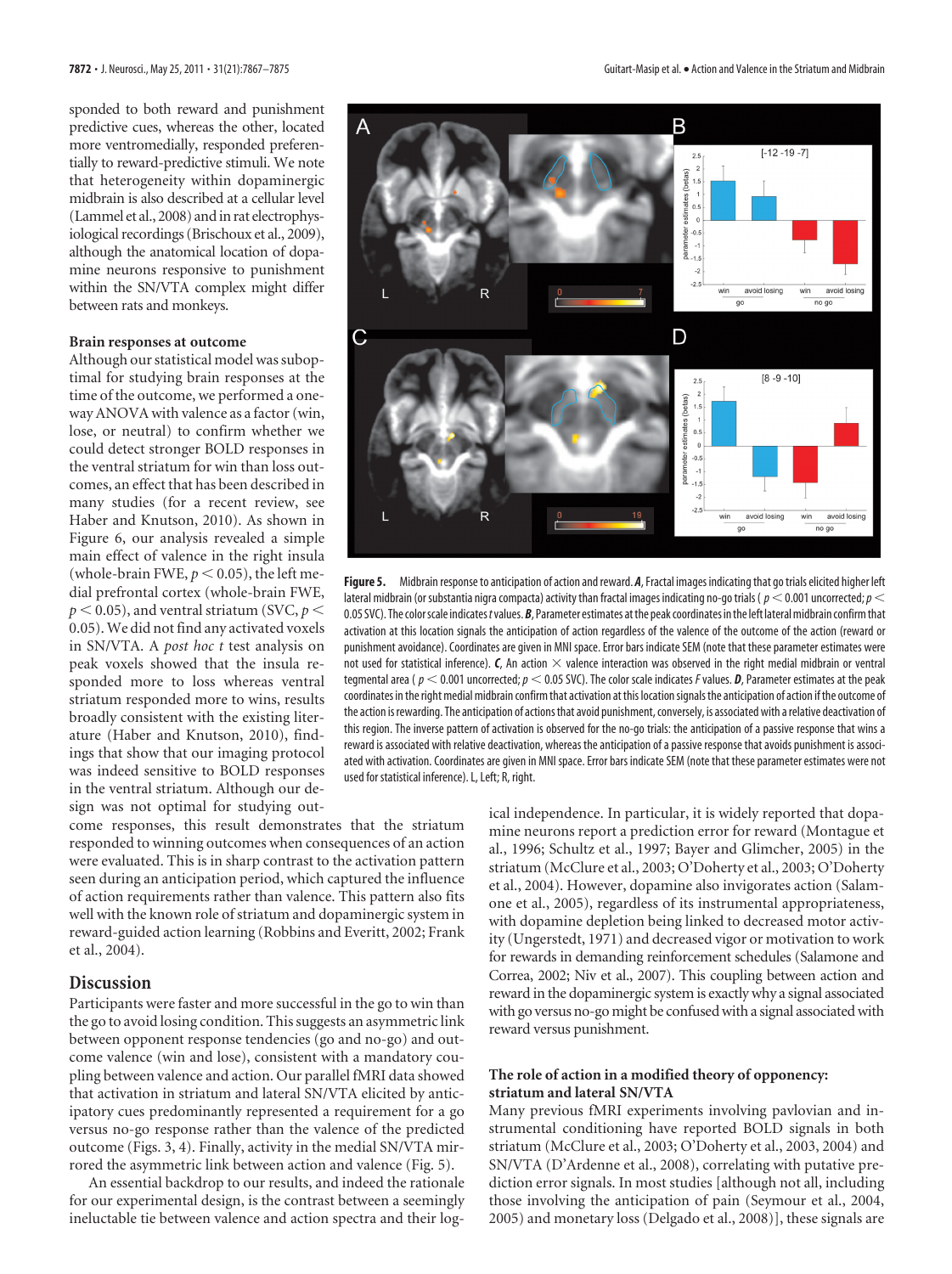

**Figure 6.** Brain responses to the outcome. *A*, Activation in the ventral striatum revealed by a one-way ANOVA with valence as factor ( $p < 0.001$  uncorrected;  $p < 0.05$  SVC). The color scale indicates *F* values. *B*, Post hoc t test on the peak voxel in ventral striatum revealed that the main effect was driven by higher activation for the win trials when compared with the loss and neutral trials (\* $p<$  0.005; \*\* $p<$  0.001). *C*, Activation in left medial prefrontal cortex revealed by a one-way ANOVA with valence as factor ( *p*0.001 uncorrected;*p*0.05 whole-brain FWE). The colorscale indicates*F*values. *D*,*Post hoc t* test on the peak voxel in left medial prefrontal cortex revealed a main effect driven by greater activation for win compared with loss and neutral trials, respectively ( $**p < 0.001$ ). E, Activation in right insula revealed by a one-way ANOVA with valence as factor ( $p < 0.001$  uncorrected; *p* 0.05 whole-brain FWE). The colorscale indicates*F*values.*F*,*Post hoc t* test on the peak voxel in the right insula revealed that the main effect was driven by higher activation for loss trials compared with win and neutral trials ( $*p$  < 0.005;  $**p$  < 0.001). L, Left; R, right.

positive when the prediction of future gains is greater than expected and negative when the prediction of future losses is greater than expected. Our task was not designed to test the existence of such prediction errors (McClure et al., 2003; O'Doherty et al., 2003, 2004). Nevertheless, according to temporal difference learning, the prediction errors associated with the appearance of cues are the same as the predictions itself, and, given that performance of the task was indeed very stable throughout the period of fMRI data acquisition, we can reasonably assume that any brain region encoding a reward prediction error to presentation of cues might be expected to express a main effect of valence (go to win  $+$ no-go to win  $>$  go to avoid losing  $+$  no-go to avoid losing). Despite the clear effect of valence on behavioral performance, we did not find a main effect of valence in the fMRI data during anticipation, apart from a small cluster within left ventral putamen. Even there, cue-evoked activity for the go to win and no-go to win conditions differed significantly, despite both having the same expected value. We interpret these results as valence losing out to invigoration and thus as motivating the direct incorporation of action into theories of opponency.

In the one area of the ventral striatum in which we observed a main effect of valence, the BOLD response took a form that was more akin to the value (called a *Q* value) associated with the go action as opposed to one associated with a reward prediction or prediction error. That is, there was a single available action in our experiment, namely to generate a go response. The *Q* value of this response was high when an action was rewarded (go to win), zero when go responses led to avoidance of punishment (go to avoidlosing), or omission of reward (no-go to win) and negative when actions were punished (no-go to avoid losing). The observation that the ventral striatum showed an action-dependent prediction was unexpected, given its association with the affective critic, which is governed by valence rather than some form of actor (O'Doherty et al., 2004). Although visual inspection of Figure 3 seems to suggest that this kind of signal is widely represented in most of our anatomical ROIs, especially the ventral subdivision of the striatum, statistical analyses do not support the presence of a systematic difference between go to win and go to avoid losing. However, we cannot entirely rule out the presence of such a signal.

The main effect in the striatum and lateral SN/VTA related most strongly to action (go to win  $+$  go to avoid losing  $>$ no-go to win  $+$  no-go to avoid losing). There are at least three possible interpretations for this dominance. First, it could be argued that the no-go condition requires inhibition of a prepotent motor response, and a relative deactivation in the striatum might reflect action suppression. However, there are good empirical grounds to believe this is not the case, including evidence from previous fMRI studies that

action suppression activates inferior frontal gyrus (Rubia et al., 2003; Aron and Poldrack, 2006) and subthalamic nucleus (Aron and Poldrack, 2006). To our knowledge, suppression of neuronal responses in the striatum has not been systematically reported, although we note some evidence suggesting that striatal activity is enhanced by a need for action suppression (Aron et al., 2003; Aron and Poldrack, 2006). A second possibility arises from an alternative computational implementation for action choice in reinforcement learning. In the purest form of actor, the propensities to perform a given action are detached from the values of the states in which they are taken (Sutton and Barto, 1998). Thus, invigorating (or inhibiting) an action requires a positive (or negative) propensity for go, with the scale of the propensities being detached from any consideration of state values. Finally, a third possibility is that the striatum represents the advantage of making a go action as in advantage reinforcement learning (Dayan, 2002). In this model, action selection results from comparing the advantage of different options in which the advantage is the difference between the action value and the state value.Whereas state values would be positive in the win conditions and negative in the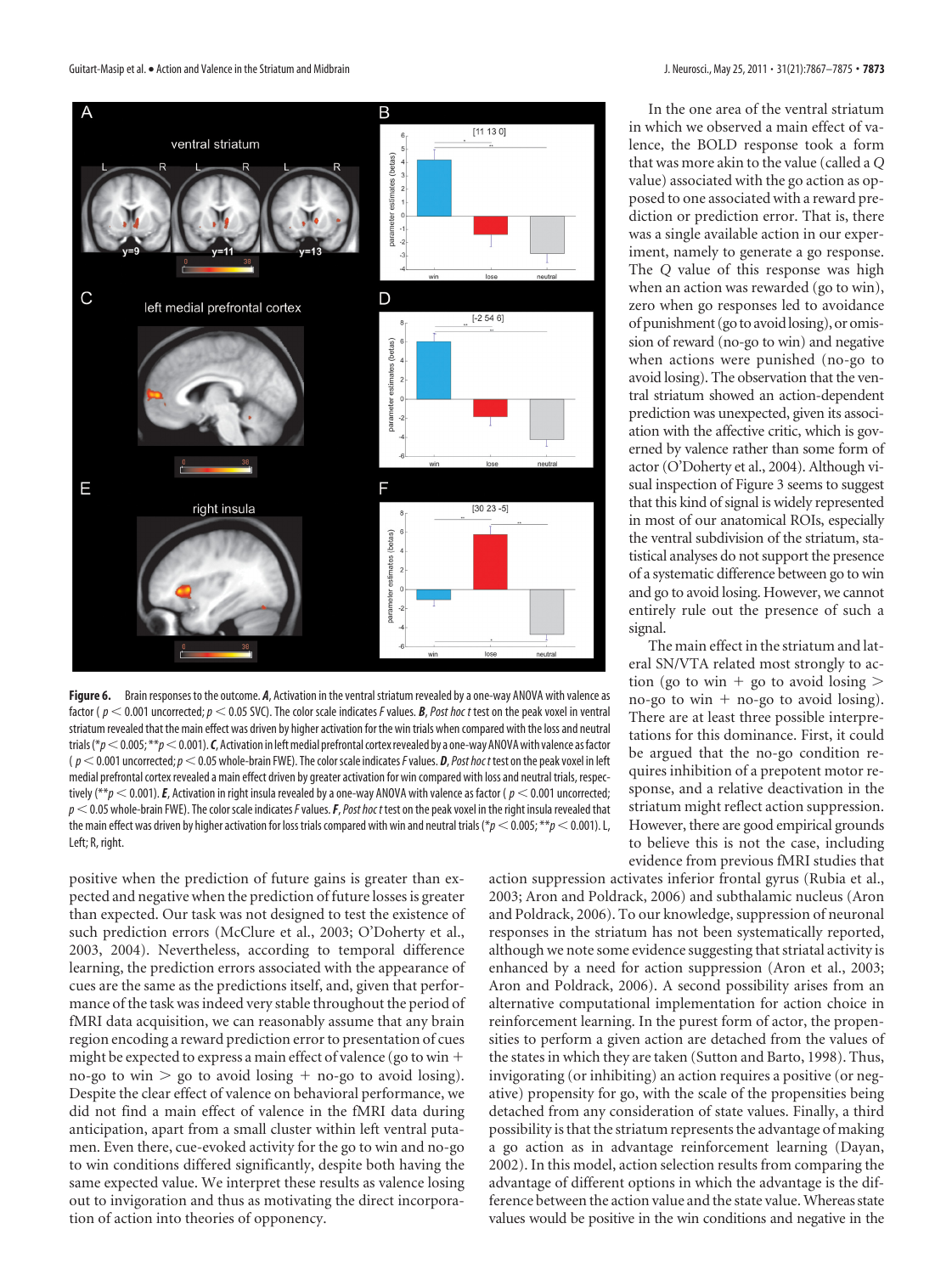lose conditions, the advantage of performing a go action would be positive but small in the go conditions (because action values are positive or neutral) and negative in the no-go condition (because action value is neutral or negative). However, if the observed responses in the striatum and SN/VTA represented advantages, these would be the advantage of the go action even when participants successfully choose a no-go response.

Our results show that, during the anticipatory phase, striatal representations are dominated by actions rather than state values independent from action. These results are not incompatible with previous studies reporting reward prediction errors for state values under experimental conditions controlling action requirements indirectly through the use of explicit foil actions (Delgado et al., 2000, 2003, 2004; O'Doherty et al., 2003; Seymour et al., 2004; Tricomi et al., 2004). This is because, in those studies, reward prediction errors were isolated by comparing actions leading to rewards with foil actions that did not result in reward. Hence, those studies were suitable to isolate reward components that could be observed in addition to action representations in the striatum and SN/VTA. However, they were less suitable to highlight the predominant role of action representations in these regions. In fact, our results show that, when the action axis is explicitly incorporated within the experimental design, a refined picture of striatal and SN/VTA representations emerges. Our design allowed us to show that the predominant coding reflects anticipation of action. Reward prediction errors for state values may be superimposed either when an instrumental action is required to gain a reward or when an action tendency is automatically generated in response to a reward-predicting cue as in classical (pavlovian) conditioning.

In light of these results and within the limitation of fMRI studies of the SN/VTA (Düzel et al., 2009), theories implicating dopaminergic system in valence opponency (Daw et al., 2002) may need to be modified (Boureau and Dayan, 2011). The dopaminergic system would have to play a critical role in punishment as well as reward processing, whenever an action is required. That is, the semantics of the dopamine signal should be changed to reflect loss avoidance by action (Dayan and Huys, 2009) as well as the attainment of reward through action, indeed as in classical two-factor theories (Mowrer, 1947). In fact, some reinforcement learning models of active avoidance code the removal of the possibility of punishment (i.e., the achievement of safety) as akin (dopaminergically coded) to a reward (Grossberg, 1972; Schmajuk and Zanutto, 1997; Johnson et al., 2002; Moutoussis et al., 2008; Maia, 2010). Compatible with this two-factor view is the observation that dopamine depletion impairs the acquisition of active avoidance behavior (McCullough et al., 1993; Darvas et al., 2011). Paralleling the case for dopamine, this modification from valence opponency toward action opponency motivates a search for an identifiable neurotransmitter system that promotes the other end of the action spectrum, namely inhibition. Serotonin has been thought to serve as such a neurotransmitter (Deakin and Graeff, 1991; Gray and McNaughton, 2000). Interestingly, one study that inspired ours (Crockett et al., 2009) showed that tryptophan depletion abolished punishment-induced inhibition, which is similar to the disadvantage that we observed in the go to avoid losing condition.

### **Medial SN/VTA**

Unlike the case for the lateral SN/VTA, valence had opposite effects for go and no-go in the medial SN/VTA: for go, neural activity was higher for the win condition, whereas for no-go, activity was higher for the avoid-losing condition. One way to interpret this pattern is in terms of prediction errors relative to the mandatory couplings between action and reward and between inhibition and punishment. That is, go is mandatorily associated with reward, and so the relevant prediction error, which could stamp in appropriate actions, favors reward over punishment. Conversely, no-go is associated with punishment, and so the relevant prediction error favors punishment over reward. Indeed, punishment prediction errors have been reported previously (Seymour et al., 2004; Delgado et al., 2008) in pavlovian conditions in which actions are irrelevant. Future studies could usefully target the functional interactions between action and valence in the medial SN/VTA, taking account also of anatomical and physiological findings regarding the involvement of dopamine in processing punishment. Unexpected punishment leads to supra-baseline dopamine activity in some microdialysis experiments in rats (Pezze et al., 2001; Young, 2004). Furthermore, unconditioned avoidance responses can only be elicited from topographically appropriate regions of the shell region of the nucleus accumbens given appropriately high levels of dopamine (Faure et al., 2008). Thus, one possibility is that the signal we observed in medial SN/VTA was more akin to one that organizes unconditioned responses in a valence-dependent manner.

#### **Conclusions**

Our study expands on conventional views regarding the nature of signals reported from both STN/VTA and striatum. Although the striatum responded to wins more than losses at outcome, a primary form of coding in both the striatum and lateral SN/VTA complex during anticipation reflected action requirement rather than state values. These results indicate that the status of an action in relation to approach or withdrawal may be best captured in a modified opponent theory of dopamine function.

#### **References**

- Aron AR, Poldrack RA (2006) Cortical and subcortical contributions to Stop signal response inhibition: role of the subthalamic nucleus. J Neurosci 26:2424 –2433.
- Aron AR, Schlaghecken F, Fletcher PC, Bullmore ET, Eimer M, Barker R, Sahakian BJ, Robbins TW (2003) Inhibition of subliminally primed responses is mediated by the caudate and thalamus: evidence from functional MRI and Huntington's disease. Brain 126:713–723.
- Bayer HM, Glimcher PW (2005) Midbrain dopamine neurons encode a quantitative reward prediction error signal. Neuron 47:129 –141.
- Berridge KC, Robinson TE (1998) What is the role of dopamine in reward: hedonic impact, reward learning, or incentive salience? Brain Res Brain Res Rev 28:309 –369.
- Boureau YL, Dayan P (2011) Opponency revisited: competition and cooperation between dopamine and serotonin. Neuropsychopharmacology 36:74 –97.
- Brett M, Anton J-L, Valabregue R, Poline J-B (2002) Region of interest analysis using an SPM toolbox. Presented at the Eighth International Conference on Functional Mapping of the Human Brain, Sendai, Japan, June.
- Brischoux F, Chakraborty S, Brierley DI, Ungless MA (2009) Phasic excitation of dopamine neurons in ventral VTA by noxious stimuli. Proc Natl Acad Sci U S A 106:4894 –4899.
- Bunzeck N, Düzel E (2006) Absolute coding of stimulus novelty in the human substantia nigra/VTA. Neuron 51:369 –379.
- Cools R, Nakamura K, Daw ND (2011) Serotonin and dopamine: unifying affective, activational, and decision functions. Neuropsychopharmacology 36:98 –113.
- Cooper JC, Knutson B (2008) Valence and salience contribute to nucleus accumbens activation. Neuroimage 39:538 –547.
- Crockett MJ, Clark L, Robbins TW (2009) Reconciling the role of serotonin in behavioral inhibition and aversion: acute tryptophan depletion abolishes punishment-induced inhibition in humans. J Neurosci 29:11993–11999.
- D'Ardenne K, McClure SM, Nystrom LE, Cohen JD (2008) BOLD responses reflecting dopaminergic signals in the human ventral tegmental area. Science 319:1264 –1267.